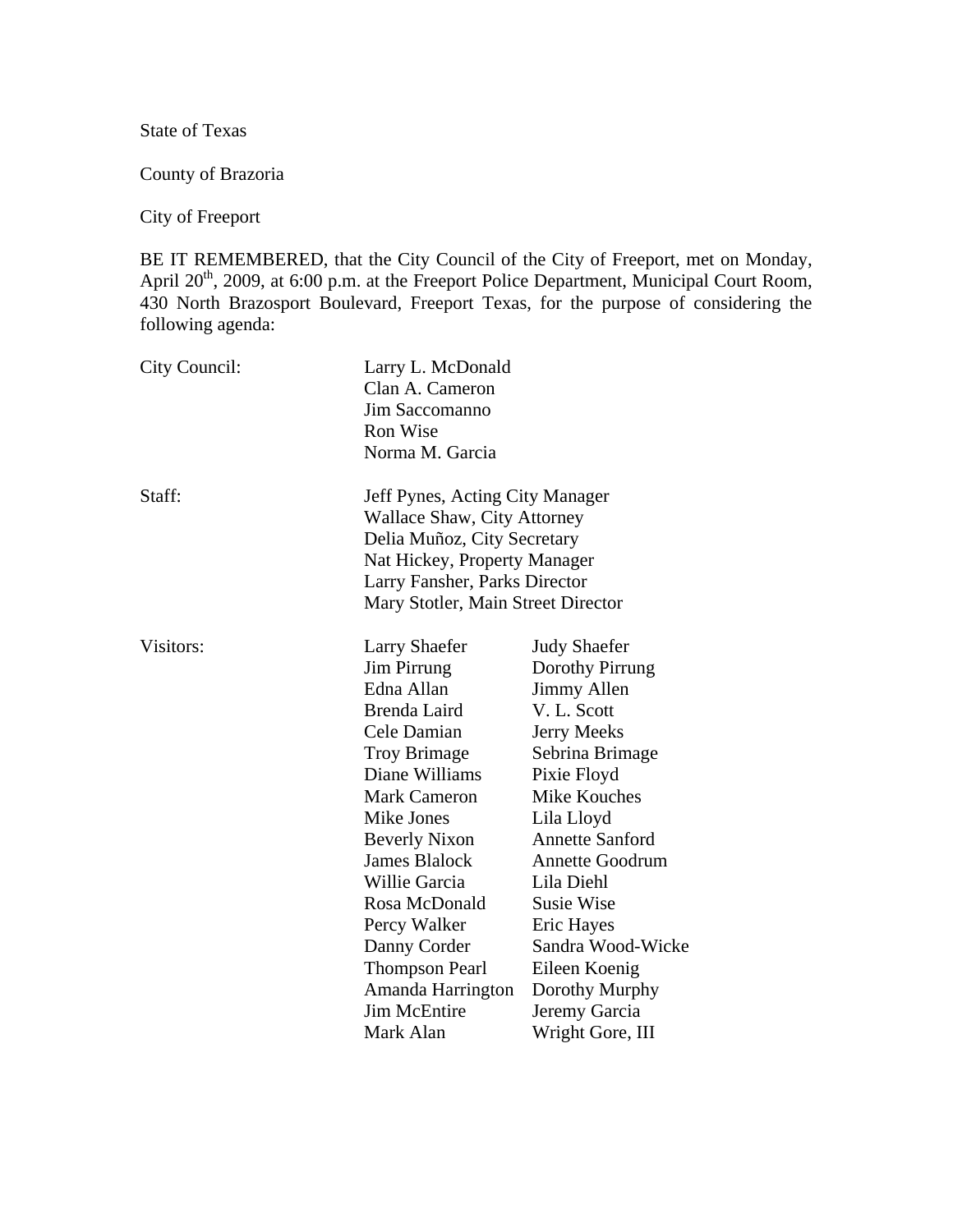## Call to Order.

Mayor McDonald called the meeting to order at 6:00 p.m.

Invocation.

Wallace Shaw offered the invocation.

Pledge of Allegiance.

Mayor McDonald led the Pledge of Allegiance.

### Consideration of the approval of the April 6th, 2009 Council Minutes.

On a motion by Councilman Cameron, seconded by Councilman Saccomanno, with all present voting "aye", Council unanimously approved the April 6th 2009, Council Minutes.

### Attending Citizens and Their Business.

Thompson Pearl of 1710 W.  $10<sup>th</sup>$  Street stated that cars were speeding in his neighbor and requested more patrol cars on Hwy. 288, south of Kroger's and that landscaping was blocking traffic. He also said the cross walks lights to Hopper Field were not working.

Wright Gore, III of 301 W. Brazos, asked Council to set a time limit on those who were speaking on the scheduled public hearing.

Mayor McDonald read out a Proclamation proclaiming April  $25<sup>th</sup>$ , 2009 as The Founders Garden Club Day. Beverly Nixon invited all to a reception at the historic Schuster Home Museum to celebrate the Founders Garden Club of Brazosport, 75th anniversary on Saturday, April  $25<sup>th</sup>$ , 2009 from 2:00 to 5:00 p.m.

Consideration of the approval of calling a Joint Public Hearing with the Planning Commission to consider a proposed amendment to the Comprehensive Zoning Ordinance and Map of said City, codified as Chapter 155 of the Code of Ordinance of said City, changing the zoning classification of the following described property from its present classification of R-2 Single Family Residential to a new classification of W-2 Waterfront Light:

> • Tract 4, containing 0.66 acres, S.F. Austin Survey, Abstract 33, Tax Id # 0033-0001-000, fronting on the right descending bank of the Old Brazos River near but upstream from the Velasco Boulevard Bridge in the City of Freeport, in Brazoria County, Texas.

On a motion by Councilman Cameron, seconded by Councilman Saccomanno, with all present voting "aye", Council unanimously approved setting May  $18<sup>th</sup>$ , 2009 for a Joint Public Hearing with the Planning Commission regarding the zoning classification of the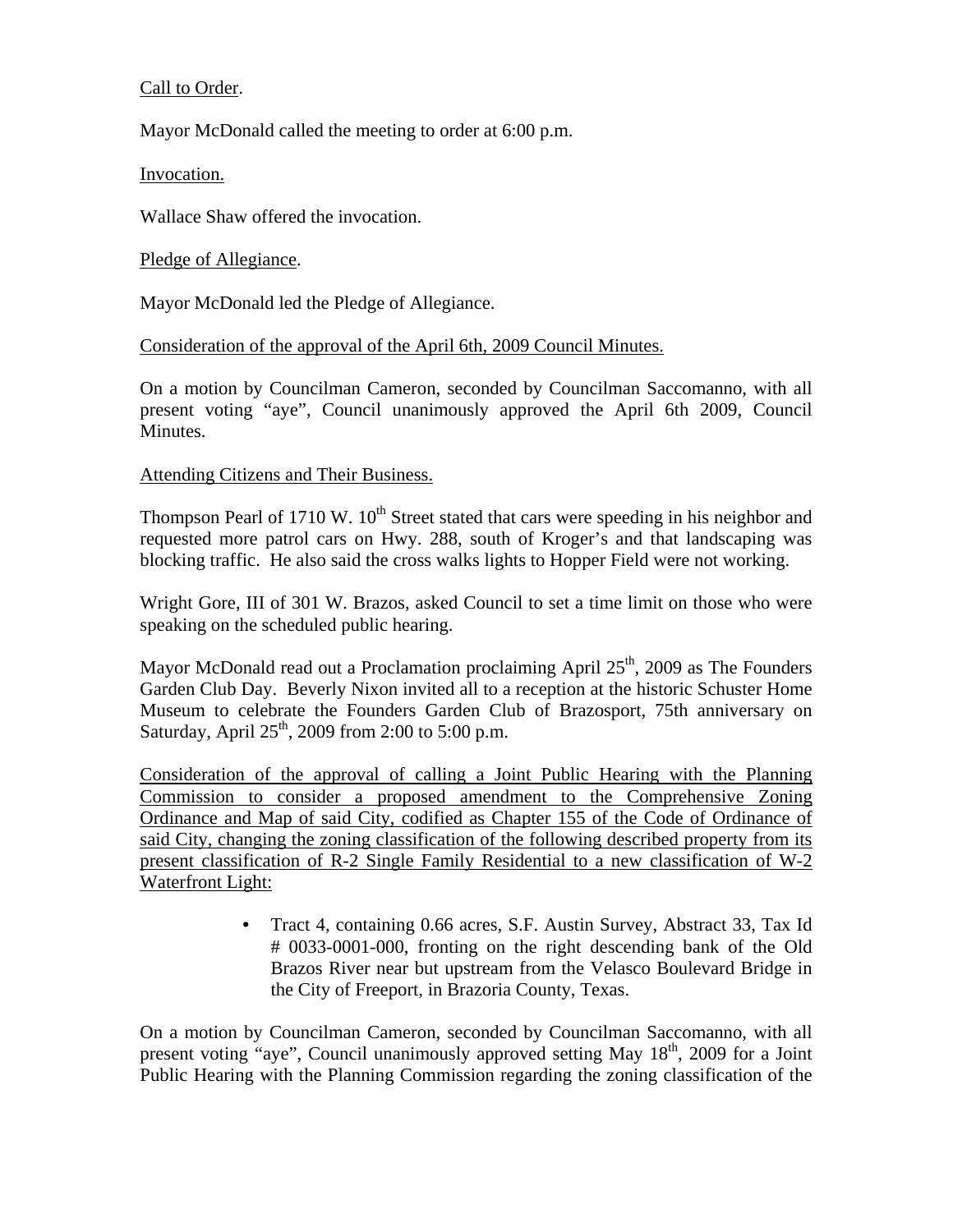following described property from its present classification of R-2 Single Family Residential to a new classification of W-2 Waterfront Light.

Consideration of a request from Troy Brimage of SIG Insurance Services, 2005 N. Brazosport Boulevard, to place a temporary portable office on site to conduct insurance business, while a permanent building is constructed.

On a motion by Councilman Cameron, seconded by Councilman Saccomanno, with all present voting "aye", Council unanimously approved a request from Troy Brimage of SIG Insurance, 2005 North Brazosport Blvd to place a temporary portable office on site for one year, to conduct insurance business, while a permanent building is constructed.

**Public Hearing**: A public hearing on the question of whether or not Chapter 110 of the code of Ordinances of said City should be amended to extend the hours during which beer and mixed beverages can be sold within said City to 2:00 o'clock a.m.

Mayor McDonald opened the Public Hearing at 6:16 p.m. and set a three minute time limit to receive comments from the audience whether or not Chapter 110 of the Code of Ordinances of said City be amended to extend the hours during which beer and mixed beverages can be sold within said City to 2:00 o'clock a.m.

V. L. Scott of 1703 W. 9<sup>th</sup> Street, stated that he did not drink. He said that the public must be protected from this addiction of alcohol, it has to be regulated and any attempt to relax the law is not in the best interest of the public and should be opposed.

Jim McEntire of  $727 \text{ W}.12^{\text{th}}$  Street, stated that he lived in Freeport when late hour drinking was allowed, remembered the City had fights and problems during this time. He did not agree that extending the hour to 2:00 a.m. would bring new business. He would rather have other family businesses so that he would not have to drive to Lake Jackson.

Danny Corder of Brazoria asked about safeguards that would be implemented and asked what elements would not return to Freeport. He said he had a club in Freeport and wanted to hire a police officer but this was not allowed. If this ordinance does pass, and it is renewed again, he asked Council to give the club owners time to recoup their investment. He wants to make sure the voters are behind this and that they understand the repercussions.

Percy Walker owner of the Flamingo Club wants the 2:00 a.m. license back. He said that Freeport had gangs and drugs on the rise, and that is no longer a problem. He is hearing a lot of negative things that are not true. One of the problem bar owners had was not controlling the outside the premises.

Willie Garcia owner of Rumors Club said that 2:00 a.m. would help real estate values. He respected older people choice to stay home, but many younger people do want to go to clubs. This area has a lot of shift workers who would benefit from the late hours. People are driving to Houston for this type of entertainment and Freeport could use that revenue.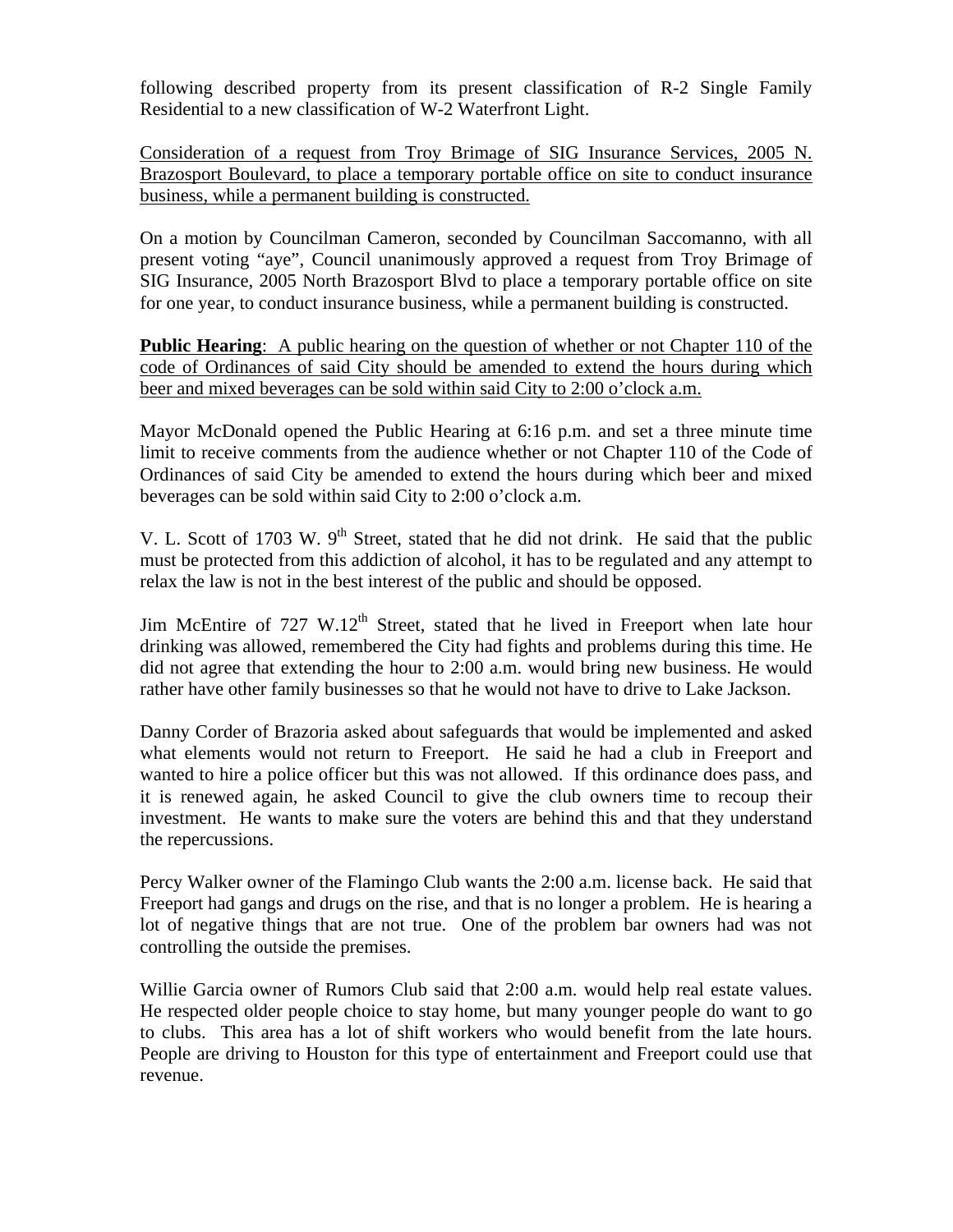Annette Sanford of 510 W. Broad said that she did not drink. Designating a driver would have a better control and proper management could be a good thing. This late hour could benefit the marina project.

Thomas Pearl said that people will drink and it does not make any difference if its 12:00 or 2:00 a.m.

Stanley Burke of 1807 N. T., asked Council if they were having another meeting on this issue. Mayor McDonald said the other Public Hearing was scheduled for May 18, 2009.

Lila Lloyd of 1620 N. T., feels that the Building  $& Code Department is getting too$ relaxed. She feels that laws will not be enforced. The City had a lot of disturbances in the past with the late hour. She drove around town and observed construction without building permits, eighteen wheelers parked in a no parking.

Jimmy Allan, 118 Brazos Land Court, asked Council if they would vote or if it would be on the ballot for a city vote. Mayor McDonald said that after two public hearing, it would be on the November ballot for the voters.

Amanda Harrington owner of Freeport Ice House ask Mr. Pynes if he had any data on disturbances at bars.

There being no further comments, Mayor McDonald thanked the audience and closed the Public Hearing at 6:46 p.m.

Consideration of the approval of any action to be taken as a result of closed executive session.

Mayor McDonald opened the formal session at 8:30 p.m. No action taken as a result of the closed Executive Session.

### Elected Official Report

Mayor McDonald and Nat Hickey observed a machine brought in from Texas Department of Transportation to check the clearance from the Pine Bridge.

#### Work Session

Administration Report

Chief Pynes and announced that Officer Jim Zinnell, 18 years of service, passed away on April 16th 2009. He and staff attended the service. He was a leader and an asset to the community.

Mayor McDonald opened the Executive Session at 6:50 p.m.